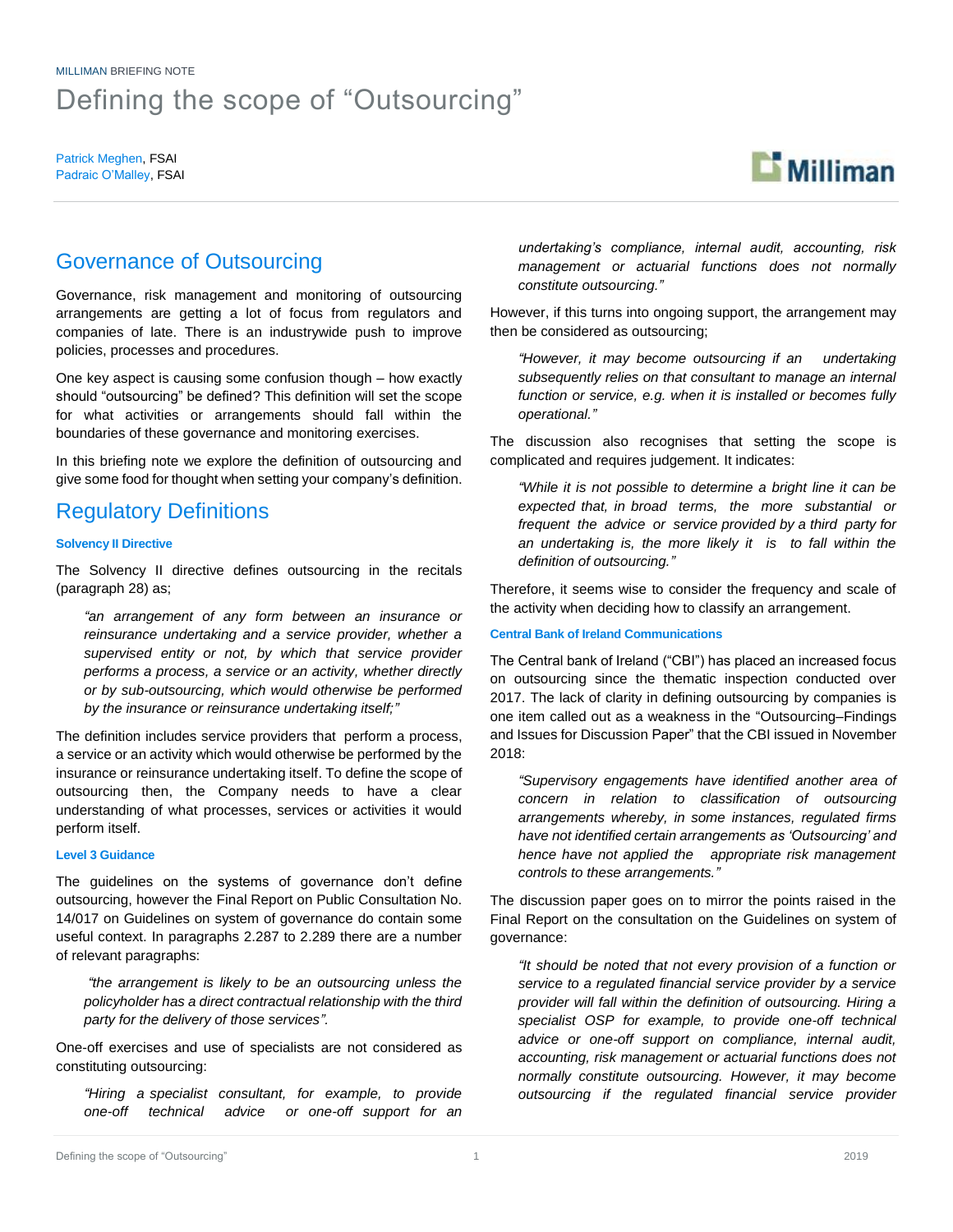*subsequently relies on that OSP to manage an internal function or service when it is installed or becomes fully operational.*

Another point raised in the discussion paper is to consider whether 'Strategic Partnerships' or 'Collaborative Strategies' are a form of outsourcing. The comment was made in relation to regulated firms partnering with fintech companies, but the point could be equally applied more widely.

### **European Banking Authority**

The European Banking Authority has also been focusing on outsourcing and has published updated guidelines in this respect. In the guidelines, the following definition is provided:

*"Outsourcing means an arrangement of any form between an institution, a payment institution or an electronic money institution and a service provider by which that service provider performs a process, a service or an activity that would otherwise be undertaken by the institution, the payment institution or the electronic money institution itself."*

This definition is in line with that contained in the Solvency II Directive. The other pieces of guidance are consistent with the other sources listed above, perhaps with a bit more focus on the frequency of the services;

*"Consideration should be given to whether the function (or a part thereof) that is outsourced to a service provider is performed on a recurrent or an ongoing basis by the service provider and whether this function (or part thereof) would normally fall within the scope of functions that would or could realistically be performed by institutions or payment institutions ,even if the institution or payment institution has not performed this function in the past itself."*

The definition provided was a point of contention raised in the consultation process in drafting these guidelines – with some arguing the definition was too broad and calling for a definitive list.

# Practical Application

Outsourcing should be defined within the company's outsourcing policy and one sensible approach is to also define the scope of activities the company would perform itself within the outsourcing policy of the company. This could link back to memorandums and articles of association if required and reference general industry practice and the strategy of the company.

Defining the scope of activities sets the universe of processes, services or activities that could fall under outsourcing. From here, the company can apply consistent criteria based on the scale and frequency of the arrangement to decide whether an activity is outsourcing or a one-off arrangement.

A second item to address is to create guidelines on what constitutes one-off technical advice or one-off support and when this is classified as a more frequent/permanent outsourcing arrangement.





<sup>1</sup> Source: Central Bank of Ireland

### **Out of Scope**

Taking an example in which banks provide a service to an insurance company by facilitating the operation of current accounts and financial transactions. This is something that an insurance company wouldn't perform itself so the services provided by banks doesn't equate to outsourcing.

Likewise, an insurance company is not typically in the business of electricity generation or the provision of phone or internet services. Suppliers of these items are not considered as outsourced providers.

These services are critical to the operation of the company, and risk related to their provision must be managed and monitored, however it wouldn't fall under the scope of the above outsourcing definition.

Hiring a consultant to review something or conduct a one-off piece of work would also not constitute outsourcing.

#### **In Scope**

If an insurance company uses a third party administrator to handle the administration of policies, this is an activity the company could perform itself and therefore is outsourcing.

If a consultancy was employed to provide ongoing support for a quarterly valuation process, even if the entire function is not

 $\overline{a}$ 

<sup>&</sup>lt;sup>1</sup> "Outsourcing–Findings and Issues for Discussion Paper" that the CBI issued in November 2018